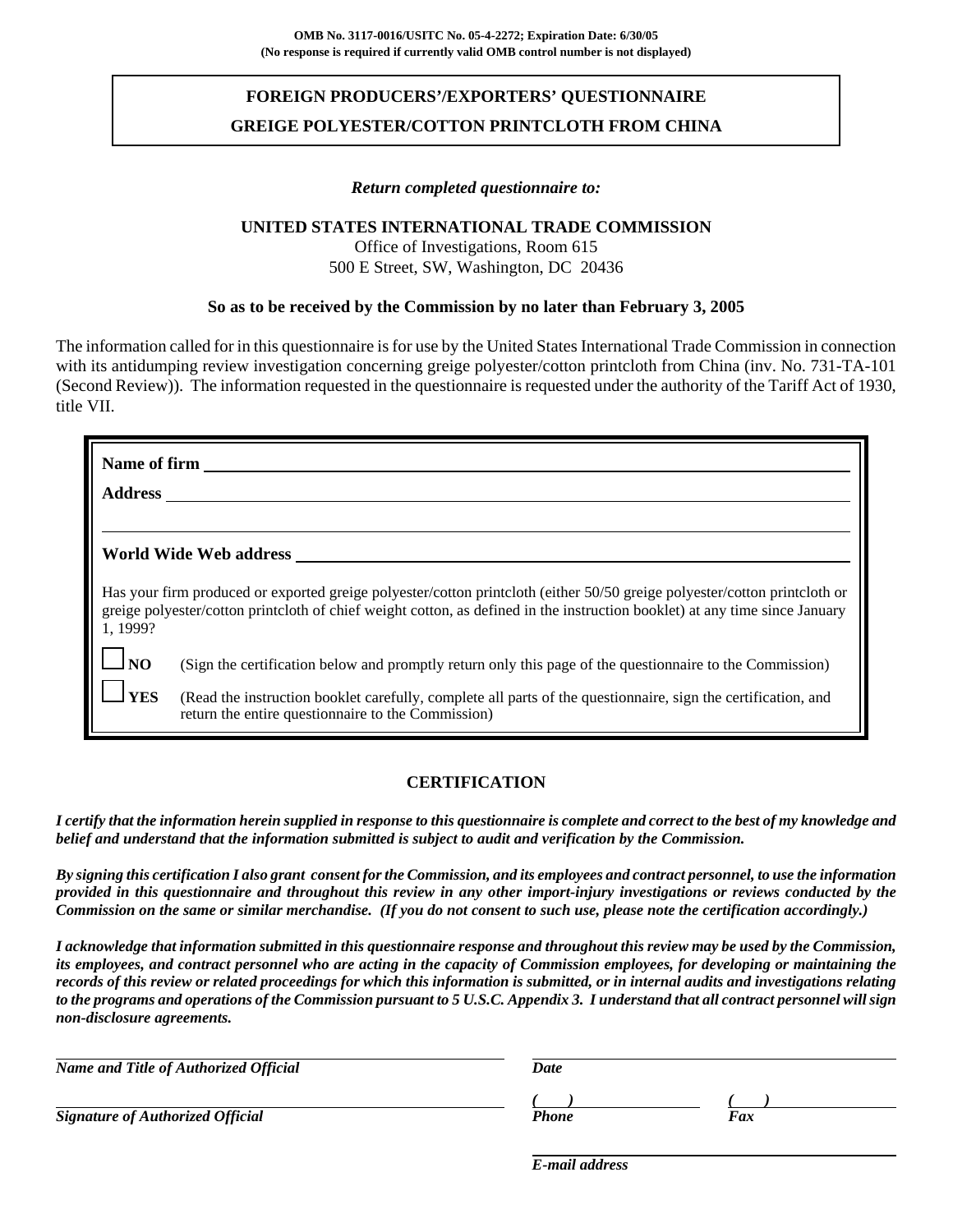### **PART I.--GENERAL QUESTIONS**

### **For questions on "greige polyester/cotton printcloth," if your answer to any question would differ between (1) 50/50 greige polyester/cotton printcloth and (2) greige polyester/cotton printcloth of chief weight cotton, please provide separate answers for those products.**

The questions in this questionnaire have been reviewed with market participants to ensure that issues of concern are adequately addressed and that data requests are sufficient, meaningful, and as limited as possible. Public reporting burden for this questionnaire is estimated to average 25 hours per response, including the time for reviewing instructions, searching existing data sources, gathering the data needed, and completing and reviewing the questionnaire. Send comments regarding the accuracy of this burden estimate or any other aspect of this collection of information, including suggestions for reducing the burden, to the Office of Investigations, U.S. International Trade Commission, 500 E Street, SW, Washington, DC 20436.

I-1a. Please report below the actual number of hours required and the cost to your firm of preparing the reply to this questionnaire and completing the form.

hours dollars

- I-1b. We are interested in any comments you may have for improving this questionnaire in general or the clarity of specific questions. Please attach such comments to your response or send them to the above address.
- I-2. Provide the name and address of establishment(s) covered by this questionnaire (see page 3 of the instruction booklet for reporting guidelines). If your firm is publicly traded, please specify the stock exchange and trading symbol.

I-3. Please provide the names and addresses of the FIVE largest U.S. importers of your firm's greige polyester/cotton printcloth of chief weight cotton in 2004.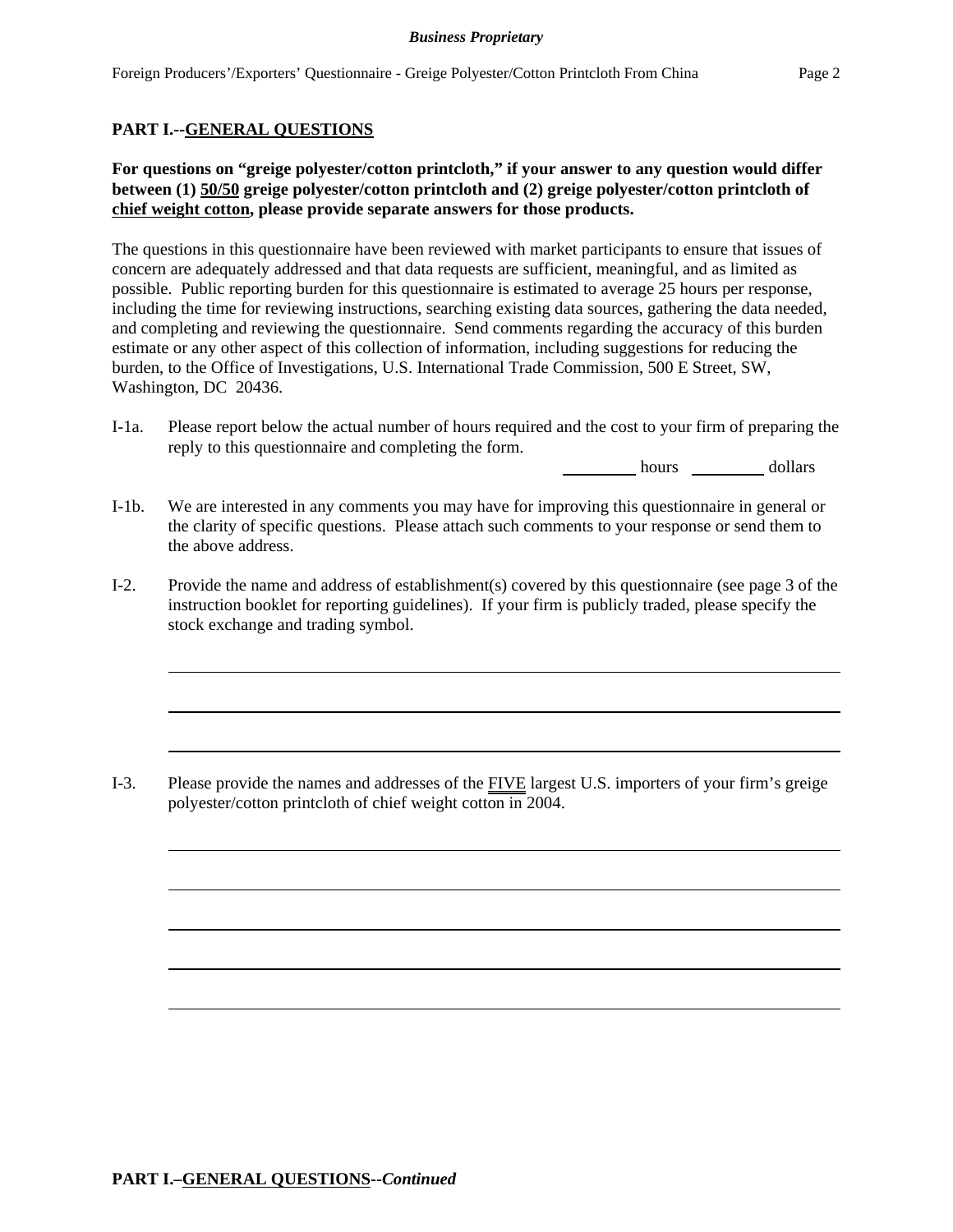I-4. In Parts II and III of this questionnaire we request a copy of your company's business plan. Does your company or any related firm have a business plan or any internal documents that describe, discuss, or analyze expected future market conditions for greige polyester/cotton printcloth?

| $\Box$ No | $\Box$ Yes--Please provide the requested documents. If you are not providing the |  |
|-----------|----------------------------------------------------------------------------------|--|
|           | requested documents, please explain why not.                                     |  |

I-5. Does your firm or any related firm produce, have the capability to produce, or have any plans to produce greige polyester/cotton printcloth in the United States or other countries?

| N <sub>0</sub> | $\perp$ Yes--Please name the firm(s) and country(ies) below and, if U.S.<br>producer(s), ensure that they complete the Commission's producer<br>questionnaire (contact Gail Burns at <i>gail.burns@usitc.gov</i> for copies of |
|----------------|--------------------------------------------------------------------------------------------------------------------------------------------------------------------------------------------------------------------------------|
|                | that questionnaire).                                                                                                                                                                                                           |
|                |                                                                                                                                                                                                                                |
|                |                                                                                                                                                                                                                                |

| $\Box$ No | $\Box$ Yes--Please name the firm(s) below and ensure that they complete the |
|-----------|-----------------------------------------------------------------------------|
|           | Commission's importer questionnaire (contact Gail Burns at                  |
|           | <i>gail.burns@usitc.gov</i> for copies of that questionnaire).              |

I-7. The Commission has received information that a large number of domestic producers have stopped production of greige polyester/cotton printcloth over the past five years. Please provide your understanding as to whether this information is correct. If so, please explain how it has impacted your production of greige polyester/cotton printcloth, or your exports of greige polyester/cotton printcloth, to the United States and to other countries.

#### **PART II.--TRADE AND RELATED INFORMATION**

l

 $\overline{\phantom{0}}$ 

 $\blacksquare$ 

l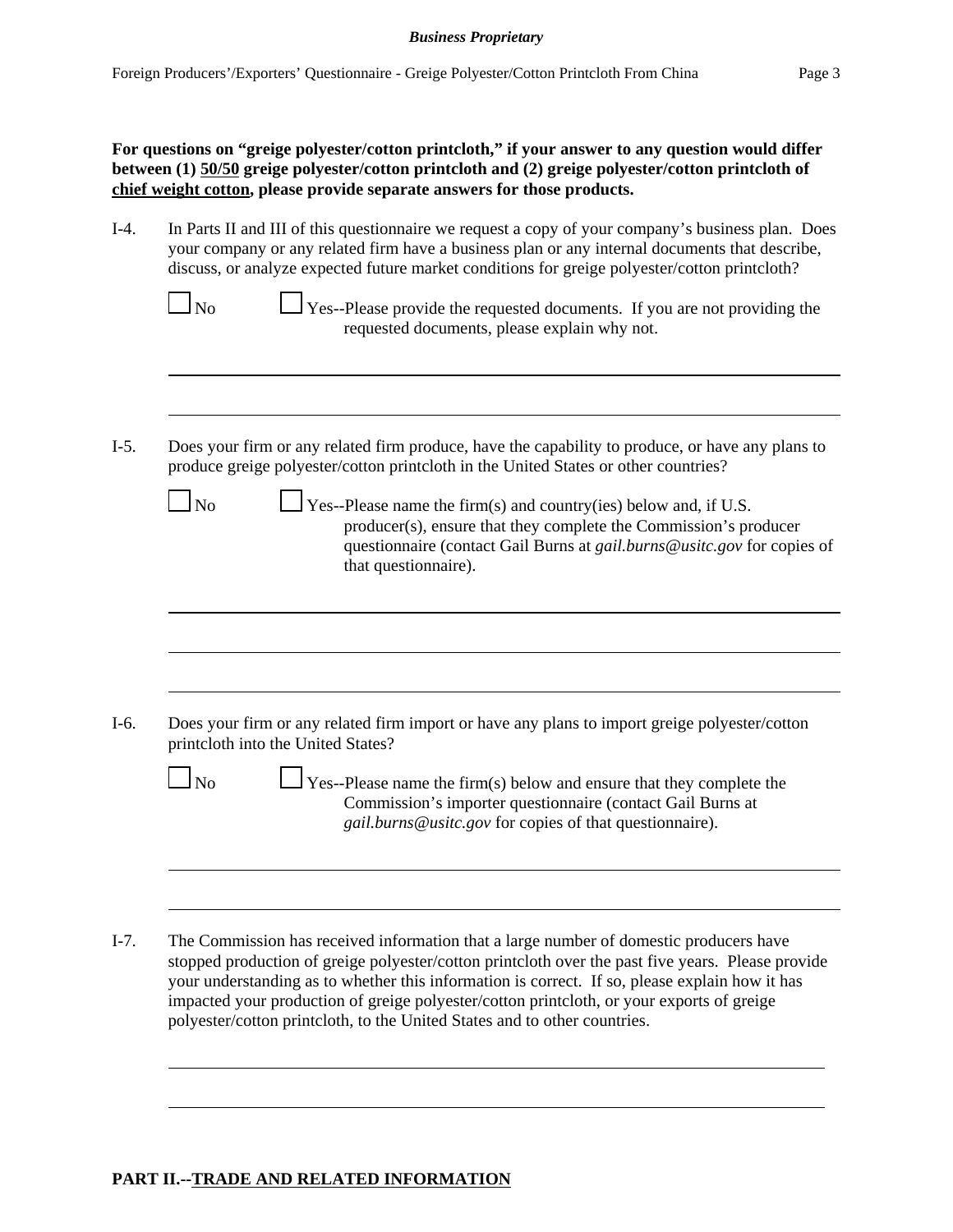II-1. Has your firm experienced any plant openings, relocations, expansions, acquisitions, consolidations, closures, or prolonged shutdowns because of strikes or equipment failure; curtailment of production because of shortages of materials; or any other change in the character of your operations or organization relating to the production of greige polyester/cotton printcloth since September 16, 1983 (the date on which the antidumping duty order under review became effective)?

|  | I |
|--|---|
|--|---|

 $\Box$  Yes--Supply details as to the time, nature, and significance of such changes.

- II-2. Does your firm anticipate any changes in the character of your operations or organization (as noted above) relating to the production of greige polyester/cotton printcloth in the future?
	- $\Box$  No  $\Box$  Yes--Supply details as to the time, nature, and significance of such changes and provide underlying assumptions, along with relevant portions of business plans or other supporting documentation, that address this issue. **Include in your response a specific projection of your firm's capacity to produce greige polyester/cotton printcloth (in 1,000 square yards) for 2005 and 2006.**

II-3. Would your firm anticipate any changes in the character of your operations or organization (as noted above) relating to the production of greige polyester/cotton printcloth in the future if the antidumping duty order on greige polyester/cotton printcloth of chief weight cotton from China were to be revoked?

| ۰,<br>× |
|---------|
|---------|

 $\perp$  Yes--Supply details as to the time, nature, and significance of such changes and provide underlying assumptions, along with relevant portions of business plans or other supporting documentation, that address this issue.

### **PART II.--TRADE AND RELATED INFORMATION**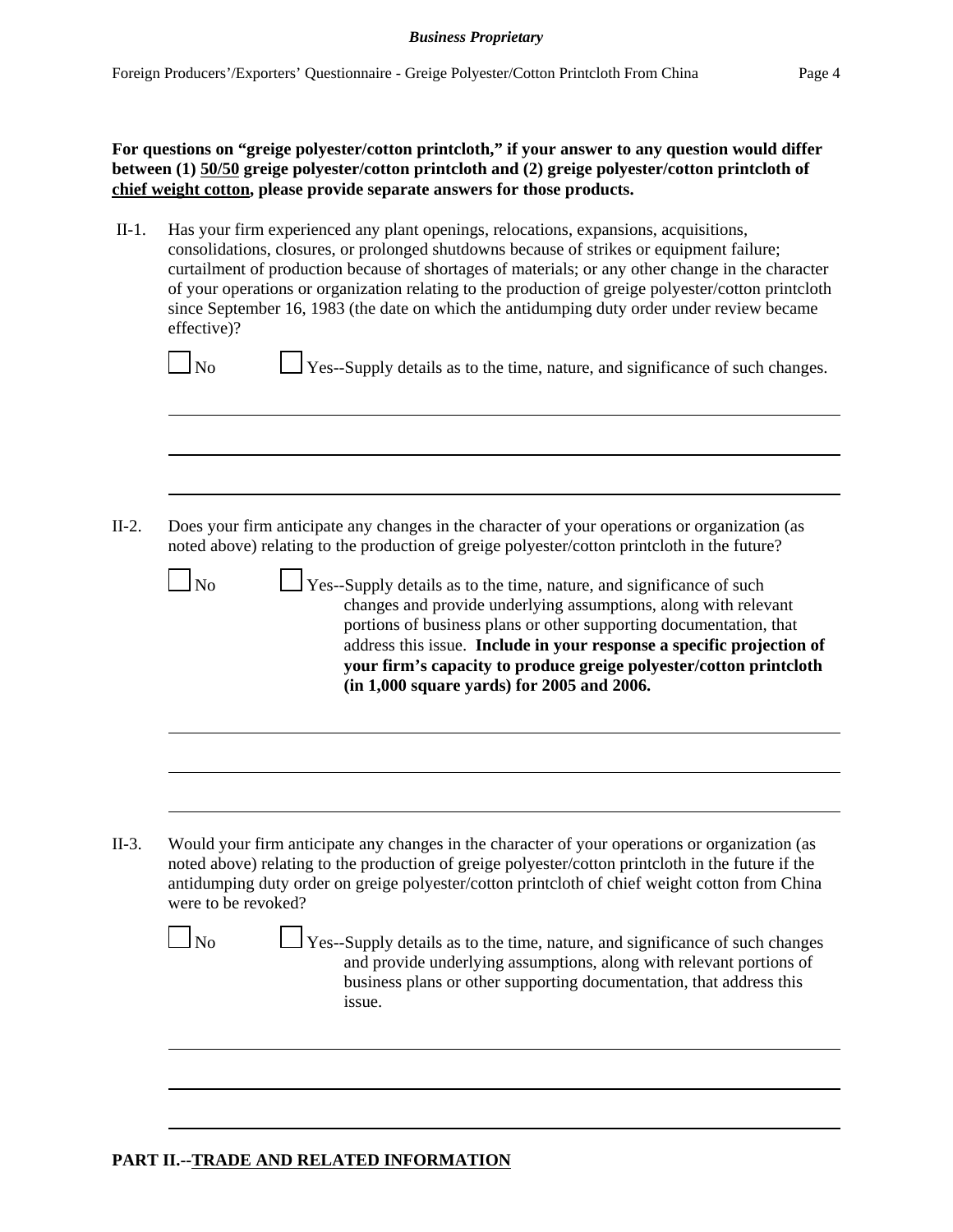**For questions on "greige polyester/cotton printcloth," if your answer to any question would differ between (1) 50/50 greige polyester/cotton printcloth and (2) greige polyester/cotton printcloth of chief weight cotton, please provide separate answers for those products.**

II-4. Does your firm have any plans to add, expand, curtail, or shut down production capacity and/or production of greige polyester/cotton printcloth in China in the future?

|--|--|--|

 $\perp$  Yes--Please describe those plans, including planned dates and capacity/ production quantities involved, and the reason(s) for such change(s). If the plans are to add or expand capacity or production, list (in descending order of importance) the markets (countries) to which such additional capacity or production would be directed. Provide relevant portions of business plans or other supporting documentation that addresses this issue.

II-5. Describe the production technology used in the production of greige polyester/cotton printcloth in China and identify major production inputs. Also discuss any significant changes in production technology since 1983 (the year the antidumping duty order under review became effective).

### **PART II.--TRADE AND RELATED INFORMATION**

**For questions on "greige polyester/cotton printcloth," if your answer to any question would differ between (1) 50/50 greige polyester/cotton printcloth and (2) greige polyester/cotton printcloth of**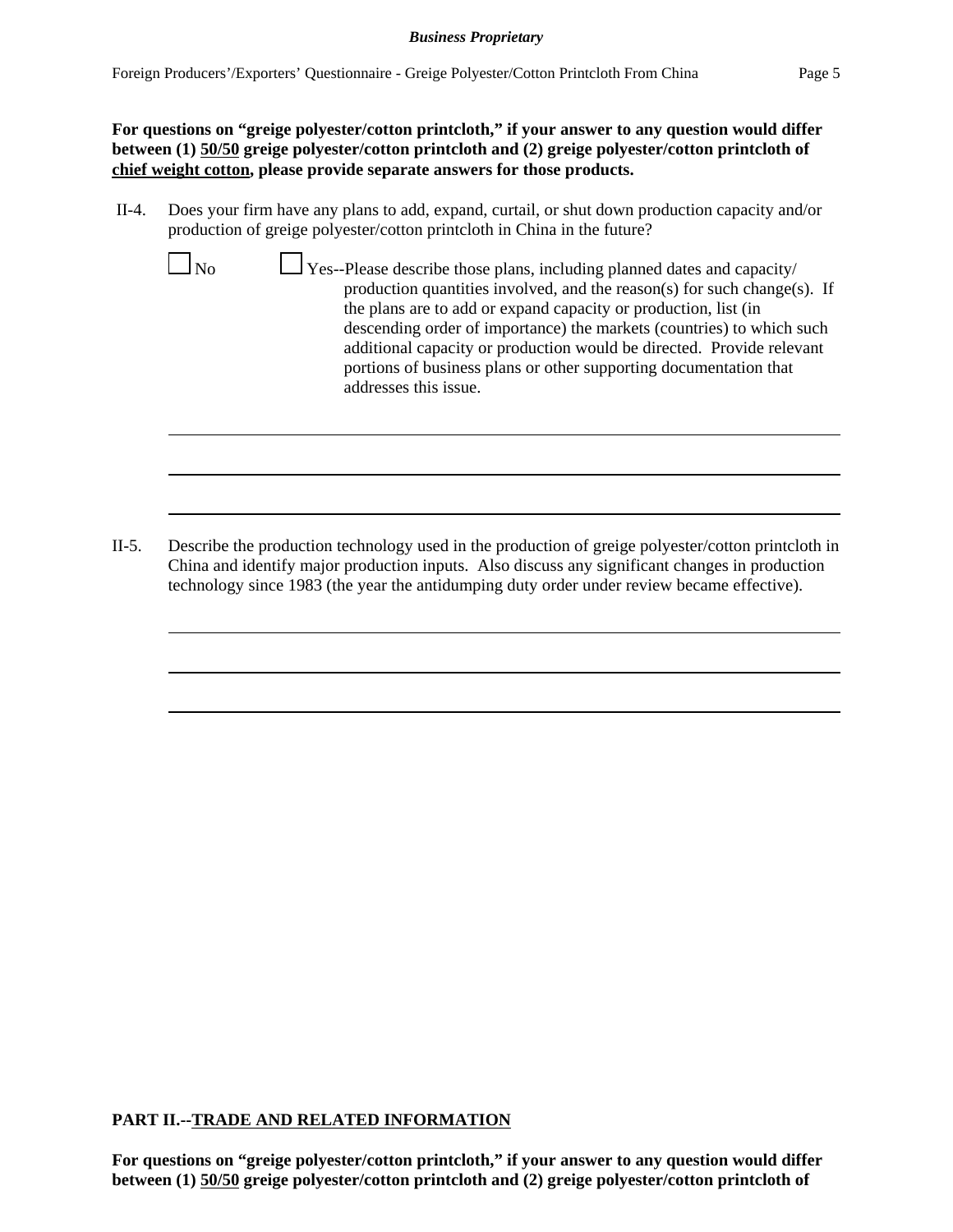#### **chief weight cotton, please provide separate answers for those products.**

II-6. Has your firm since 1983 produced, or does your firm anticipate producing in the future, other products on the same equipment and machinery used in the production of greige polyester/cotton printcloth of chief weight cotton?

 $\Box$  No  $\Box$  Yes--List the following information and report your firm's combined production capacity and production of these products and greige polyester/cotton printcloth in the periods indicated.

| Product | Period | Basis for allocation of capacity data |
|---------|--------|---------------------------------------|
|         |        |                                       |
|         |        |                                       |
|         |        |                                       |

| (Quantity in 1,000 square yards)   |      |      |      |      |      |      |  |
|------------------------------------|------|------|------|------|------|------|--|
| Item                               | 1999 | 2000 | 2001 | 2002 | 2003 | 2004 |  |
| <b>AVERAGE PRODUCTION CAPACITY</b> |      |      |      |      |      |      |  |
| <b>PRODUCTION</b>                  |      |      |      |      |      |      |  |

II-7. Has your firm since 1983 produced, or does your firm anticipate producing in the future, other products using the same production and related workers employed to produce greige polyester/cotton printcloth?

 $\Box$  No  $\Box$  Yes--List the following information.

Product Period Period Basis for allocation of employment data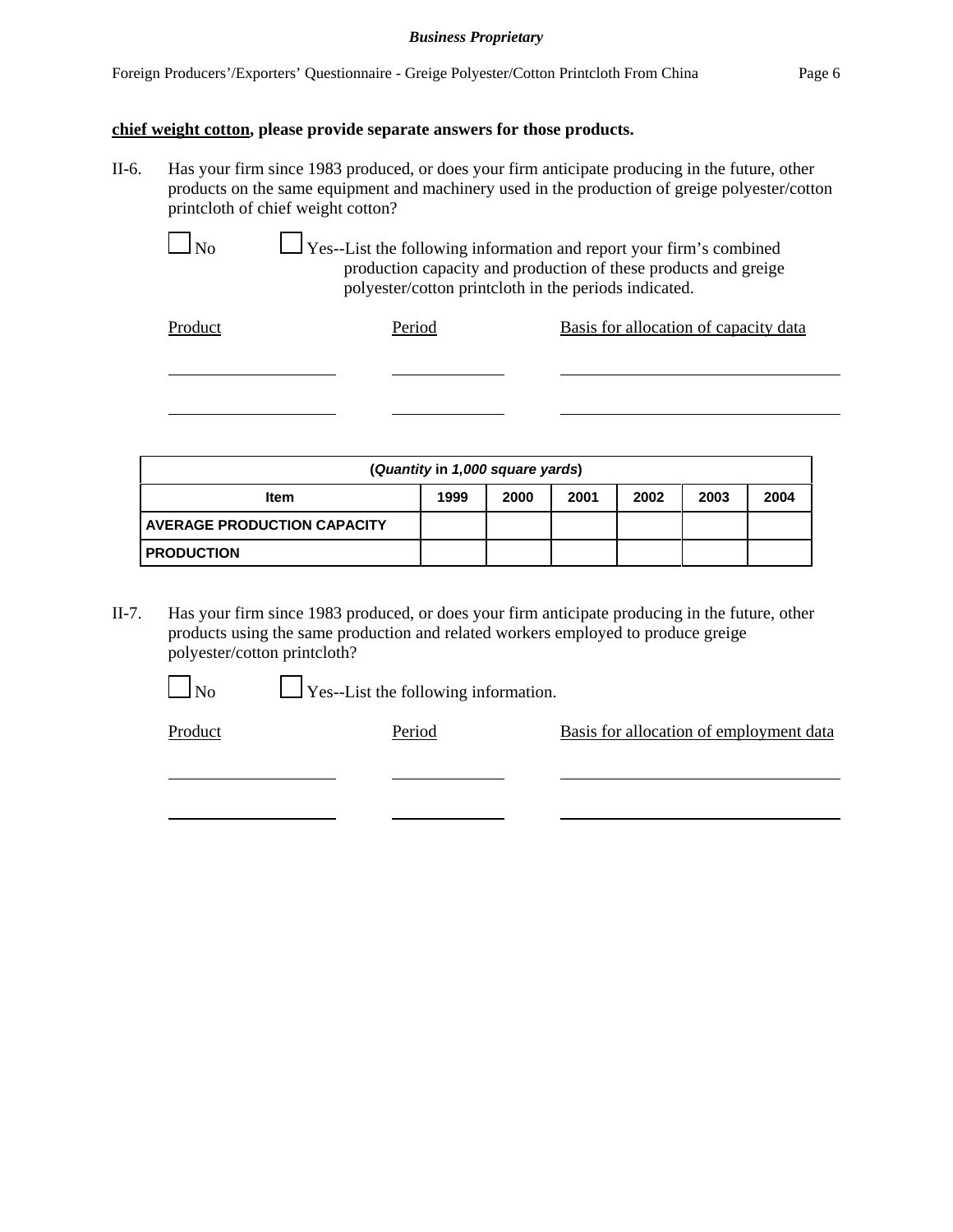### **PART II.--TRADE AND RELATED INFORMATION--***Continued*

**For questions on "greige polyester/cotton printcloth," if your answer to any question would differ between (1) 50/50 greige polyester/cotton printcloth and (2) greige polyester/cotton printcloth of chief weight cotton, please provide separate answers for those products.**

- II-8. Please describe the constraint(s) that set the limit(s) on your production capacity.
- II-9. What percentage of your firm's total sales in its most recent fiscal year was represented by sales of greige polyester/cotton printcloth?

| II-10. Is your firm able to switch production between greige polyester/cotton printcloth and other |
|----------------------------------------------------------------------------------------------------|
| products in response to a relative price change in the price of greige polyester/cotton printcloth |
| vis-a-vis the price of other products, using the same equipment and labor?                         |

 $\Box$  No  $\Box$  Yes--Please identify below the other products, the approximate time and cost involved in switching, and the minimum relative price change required for your firm to switch production to or from greige polyester/cotton printcloth.

Percent

II-11. Has your firm maintained any inventories of greige polyester/cotton printcloth in the United States (not including inventories held by firms identified in questions I-3, I-5, or I-6 above<sup>1</sup>) since 1999?

l

l

 No Yes--Report the quantity (in 1,000 *square yards*) of such **end-of-period** inventories of **50/50** greige polyester/cotton printcloth below.

| 1999 | <b>2000</b> | 2001<br><u> The Communication of the Communication of the Communication of the Communication of the Communication of the Communication of the Communication of the Communication of the Communication of the Communication of the Commun</u> | 2002 | 2003 | 2004<br>and the contract of the contract of |
|------|-------------|----------------------------------------------------------------------------------------------------------------------------------------------------------------------------------------------------------------------------------------------|------|------|---------------------------------------------|
|      |             |                                                                                                                                                                                                                                              |      |      |                                             |

II-12. Has your firm maintained any inventories of greige polyester/cotton printcloth in the United States (not including inventories held by firms identified in questions I-3, I-5, or I-6 above<sup>1</sup>) since 1999?

**1999 2000 2001 2002 2003 2004**

| N <sub>0</sub> | $\Box$ Yes--Report the quantity (in 1,000 <i>square yards</i> ) of such <b>end-of-period</b> |
|----------------|----------------------------------------------------------------------------------------------|
|                | inventories of greige polyester/cotton printcloth of chief weight                            |
|                | cotton below.                                                                                |
|                |                                                                                              |

# **PART II.--TRADE AND RELATED INFORMATION**

<sup>&</sup>lt;sup>1</sup> Such firms will report inventories in the Commission's importer or producer questionnaire.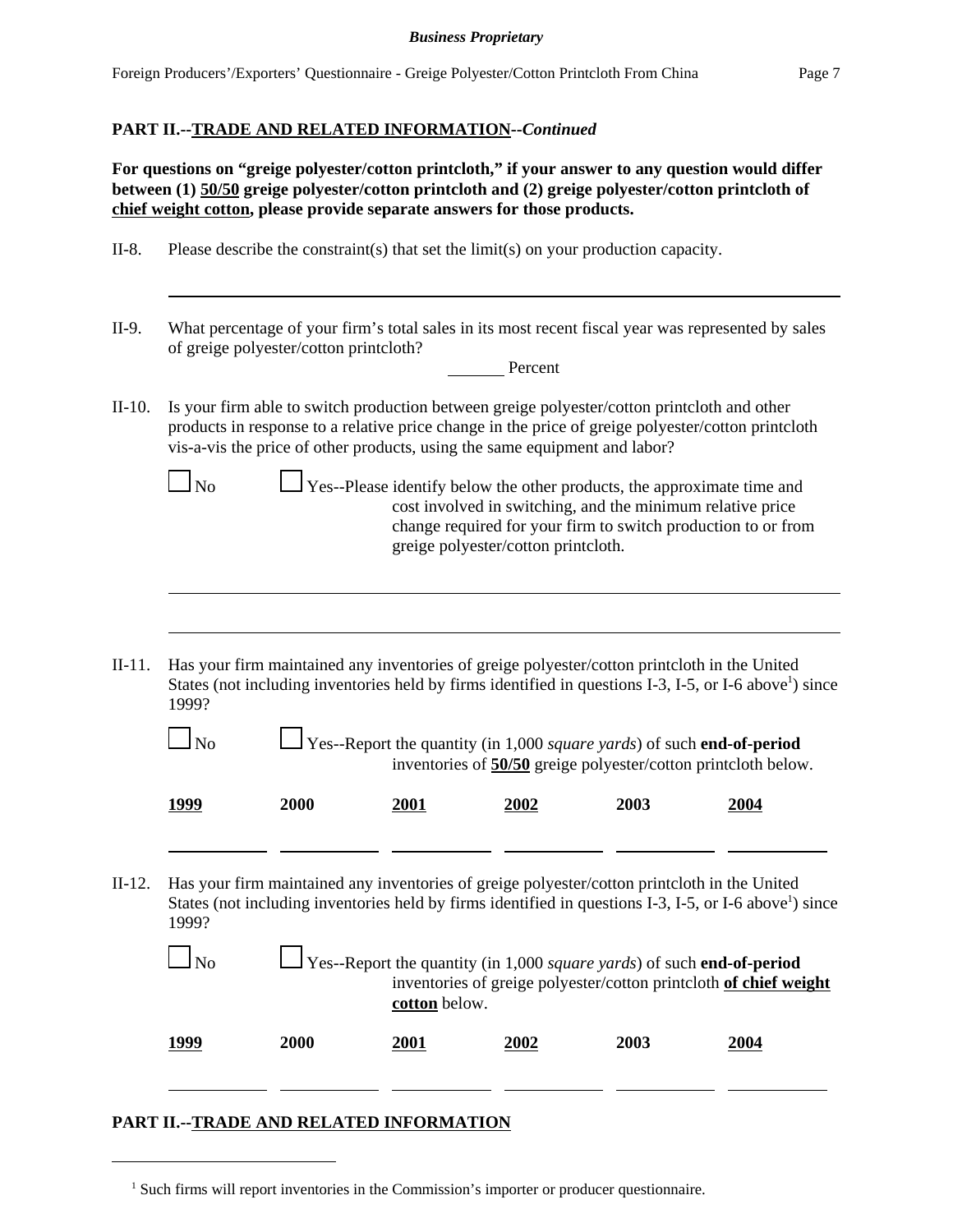II-13. (a) Are your firm's exports of greige polyester/cotton printcloth subject to tariff or non-tariff barriers to trade (for example, antidumping or countervailing duty findings or remedies, tariffs, quotas, or regulatory barriers) in any countries other than the United States?

 $\perp$  Yes--List the products(s), country(ies), the year each such barrier was imposed, and the type of barrier.

| <b>Product</b> | Country | <b>Year imposed</b>                                                                                 | Barrier (if tariff,<br>give rate)                                                                   |  |  |
|----------------|---------|-----------------------------------------------------------------------------------------------------|-----------------------------------------------------------------------------------------------------|--|--|
|                |         |                                                                                                     |                                                                                                     |  |  |
| trade?         |         | in any countries other than the United States that might result in tariff or non-tariff barriers to | (b) Are your firm's exports of greige polyester/cotton printcloth subject to current investigations |  |  |
| N <sub>0</sub> |         | $\Box$ Yes--List the products(s), country(ies), and type of investigation.                          |                                                                                                     |  |  |
| <b>Product</b> | Country | <b>Type of investigation</b>                                                                        |                                                                                                     |  |  |
|                |         |                                                                                                     |                                                                                                     |  |  |
|                |         |                                                                                                     |                                                                                                     |  |  |
|                |         |                                                                                                     |                                                                                                     |  |  |

II-14. Identify export markets (other than the United States) that you have developed or where you have increased your sales of greige polyester/cotton printcloth as a result of the antidumping duty order on greige polyester/cotton printcloth of chief weight cotton from China. Please identify and discuss below.

II-15. Describe the significance of the existing antidumping duty order covering imports of greige polyester/cotton printcloth of chief weight cotton from China in terms of its effect on your firm's production capacity, production, home market shipments, exports to the United States and other markets, and inventories. You may wish to compare your firm's operations before and after the imposition of the order.

### **PART II.--TRADE AND RELATED INFORMATION**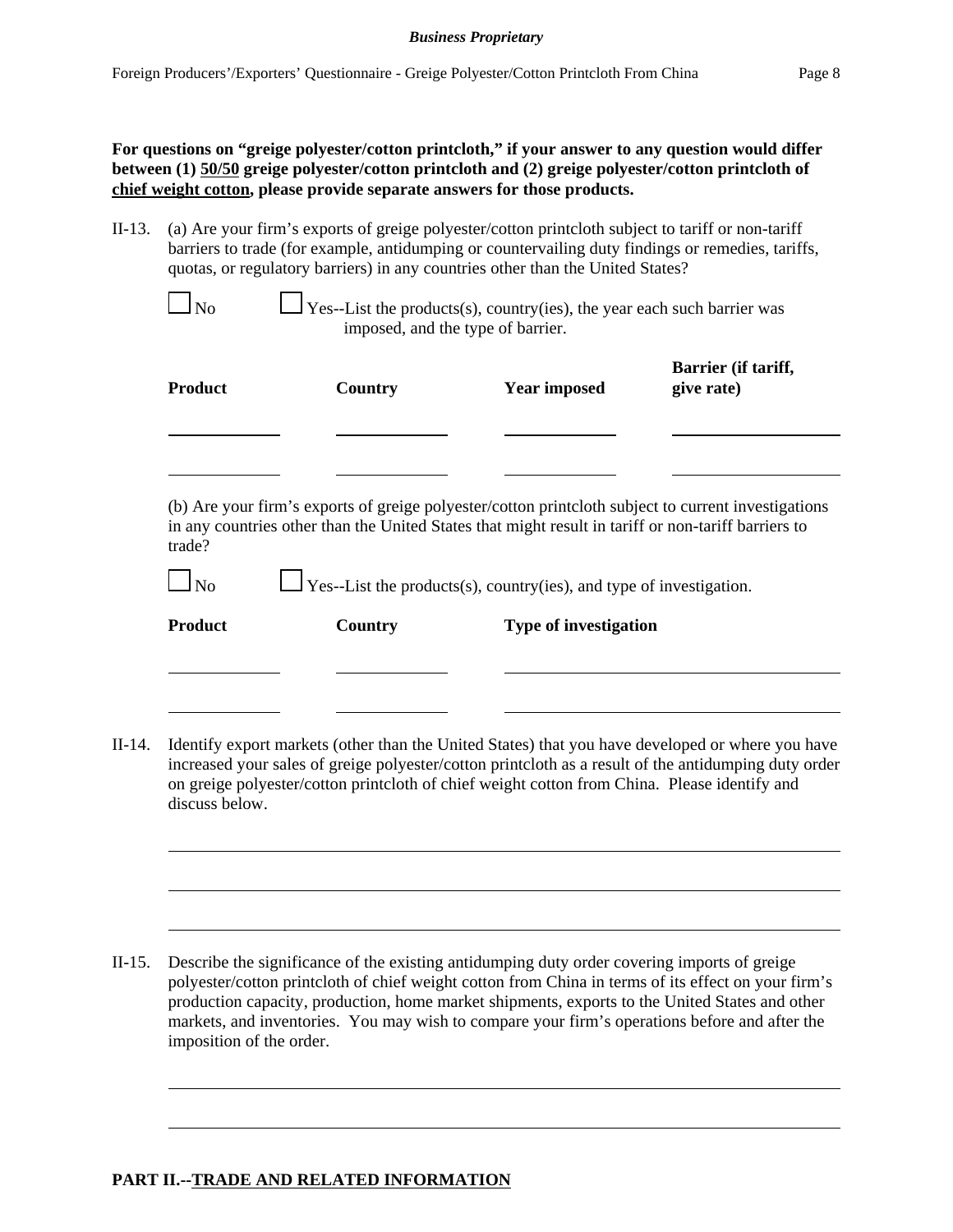II-16. Would your firm anticipate any changes in its production capacity, production, home market shipments, exports to the United States and other markets, or inventories relating to the production of greige polyester/cotton printcloth in the future if the antidumping duty order on greige polyester/cotton printcloth of chief weight cotton from China were to be revoked?

| No | Yes--Supply details as to the time, nature, and significance of such changes<br>and provide underlying assumptions, along with relevant portions of<br>business plans or other supporting documentation, for any trends or<br>projections you may provide. |
|----|------------------------------------------------------------------------------------------------------------------------------------------------------------------------------------------------------------------------------------------------------------|
|    |                                                                                                                                                                                                                                                            |

II-17. On the following page, you are requested to provide information on greige polyester/cotton **of chief weight cotton** produced by your firm in China. If your firm produced greige polyester/cotton printcloth of chief weight cotton, please indicate the percentage(s) of cotton by weight for such production in each year.

|  | 1999: <u>_______</u> percent 2000: ________ percent 2001: _______ percent 2002: _______ percent |  |  |  |
|--|-------------------------------------------------------------------------------------------------|--|--|--|
|  | 2003: ________ percent 2004: ______ percent                                                     |  |  |  |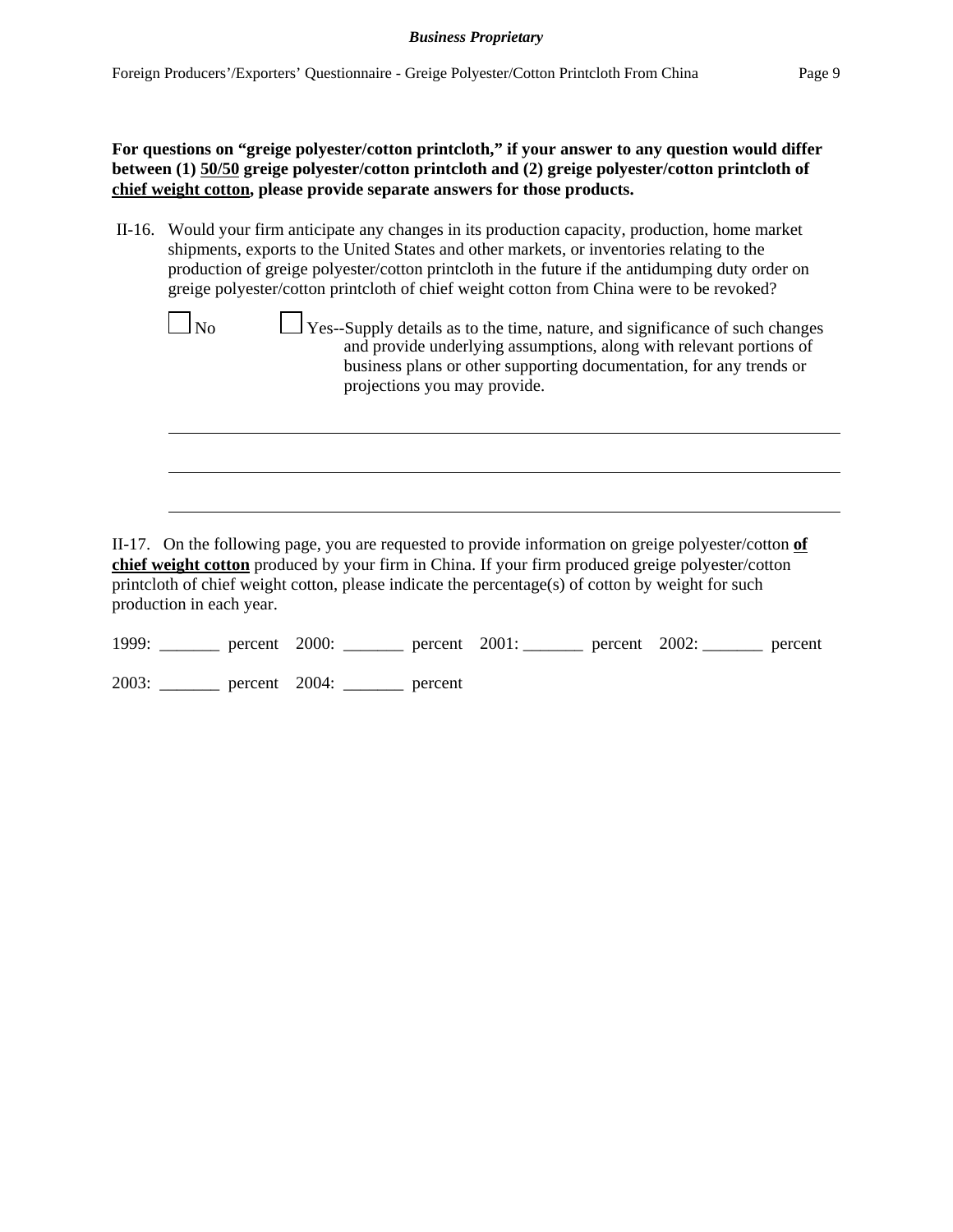#### **PART II.--TRADE AND RELATED INFORMATION--***Continued*

#### II-17A. **INFORMATION ON GREIGE POLYESTER/COTTON PRINTCLOTH OF CHIEF WEIGHT**

**COTTON**.--Please report production capacity, production, shipments, and inventories of greige polyester/cotton printcloth *of chief weight cotton* produced by your firm in China in 1999-2004.

| (Quantity in 1,000 square yards, value in 1,000 U.S. dollars)                                                                                                                                                                                                                                                                                                                                                                                 |      |      |      |      |      |      |
|-----------------------------------------------------------------------------------------------------------------------------------------------------------------------------------------------------------------------------------------------------------------------------------------------------------------------------------------------------------------------------------------------------------------------------------------------|------|------|------|------|------|------|
| Item                                                                                                                                                                                                                                                                                                                                                                                                                                          | 1999 | 2000 | 2001 | 2002 | 2003 | 2004 |
| <b>AVERAGE PRODUCTION CAPACITY<sup>1</sup> (quantity)</b>                                                                                                                                                                                                                                                                                                                                                                                     |      |      |      |      |      |      |
| BEGINNING-OF-PERIOD INVENTORIES <sup>2</sup> (quantity)                                                                                                                                                                                                                                                                                                                                                                                       |      |      |      |      |      |      |
| PRODUCTION <sup>3</sup> (quantity)                                                                                                                                                                                                                                                                                                                                                                                                            |      |      |      |      |      |      |
| <b>SHIPMENTS:</b>                                                                                                                                                                                                                                                                                                                                                                                                                             |      |      |      |      |      |      |
| Home market:                                                                                                                                                                                                                                                                                                                                                                                                                                  |      |      |      |      |      |      |
| Internal consumption/transfers<br>(quantity)                                                                                                                                                                                                                                                                                                                                                                                                  |      |      |      |      |      |      |
| <b>Commercial shipments:</b><br>Quantity                                                                                                                                                                                                                                                                                                                                                                                                      |      |      |      |      |      |      |
| Value                                                                                                                                                                                                                                                                                                                                                                                                                                         |      |      |      |      |      |      |
| <b>Exports to--</b>                                                                                                                                                                                                                                                                                                                                                                                                                           |      |      |      |      |      |      |
| <b>United States:</b> <sup>4</sup><br>Quantity                                                                                                                                                                                                                                                                                                                                                                                                |      |      |      |      |      |      |
| Value                                                                                                                                                                                                                                                                                                                                                                                                                                         |      |      |      |      |      |      |
| All other export markets:<br>European Union: <sup>5</sup><br>Quantity                                                                                                                                                                                                                                                                                                                                                                         |      |      |      |      |      |      |
| Value                                                                                                                                                                                                                                                                                                                                                                                                                                         |      |      |      |      |      |      |
| Asia: <sup>6</sup><br>Quantity                                                                                                                                                                                                                                                                                                                                                                                                                |      |      |      |      |      |      |
| Value                                                                                                                                                                                                                                                                                                                                                                                                                                         |      |      |      |      |      |      |
| Other: $7$<br>Quantity                                                                                                                                                                                                                                                                                                                                                                                                                        |      |      |      |      |      |      |
| Value                                                                                                                                                                                                                                                                                                                                                                                                                                         |      |      |      |      |      |      |
| Subtotal, all other export markets:<br>Quantity                                                                                                                                                                                                                                                                                                                                                                                               |      |      |      |      |      |      |
| Value                                                                                                                                                                                                                                                                                                                                                                                                                                         |      |      |      |      |      |      |
| Total exports (quantity)                                                                                                                                                                                                                                                                                                                                                                                                                      |      |      |      |      |      |      |
| Total shipments (quantity)                                                                                                                                                                                                                                                                                                                                                                                                                    |      |      |      |      |      |      |
| END-OF-PERIOD INVENTORIES (quantity)                                                                                                                                                                                                                                                                                                                                                                                                          |      |      |      |      |      |      |
| <sup>1</sup> The production capacity (see definitions in instructions booklet) reported is based on operating ____ hours per week,<br>weeks<br>per year. Please describe the methodology used to calculate production capacity, and explain any changes in reported capacity (use<br>additional pages as necessary).                                                                                                                          |      |      |      |      |      |      |
| <sup>2</sup> Reconciliation of data.--Please note that the quantities reported above should reconcile as follows: beginning-of-period inventories,<br>plus production, less total shipments, equals end-of-period inventories. Do the data reported reconcile?<br><b>Yes</b><br>No--Please explain:                                                                                                                                           |      |      |      |      |      |      |
| <sup>3</sup> Please estimate the percentage of total production of 50/50 greige polyester/cotton printcloth of chief weight cotton in China accounted<br>for by your firm's production in 2004:<br>Percent<br><sup>4</sup> Please estimate the percentage of total exports to the United States of 50/50 greige polyester/cotton printcloth of chief weight cotton<br>from China accounted for by your firm's exports in 2004: ______ Percent |      |      |      |      |      |      |
| <sup>5</sup> Identify principal European Union export markets.<br><sup>6</sup> Identify principal Asian export markets.<br><sup>7</sup> Identify principal other export markets.                                                                                                                                                                                                                                                              |      |      |      |      |      |      |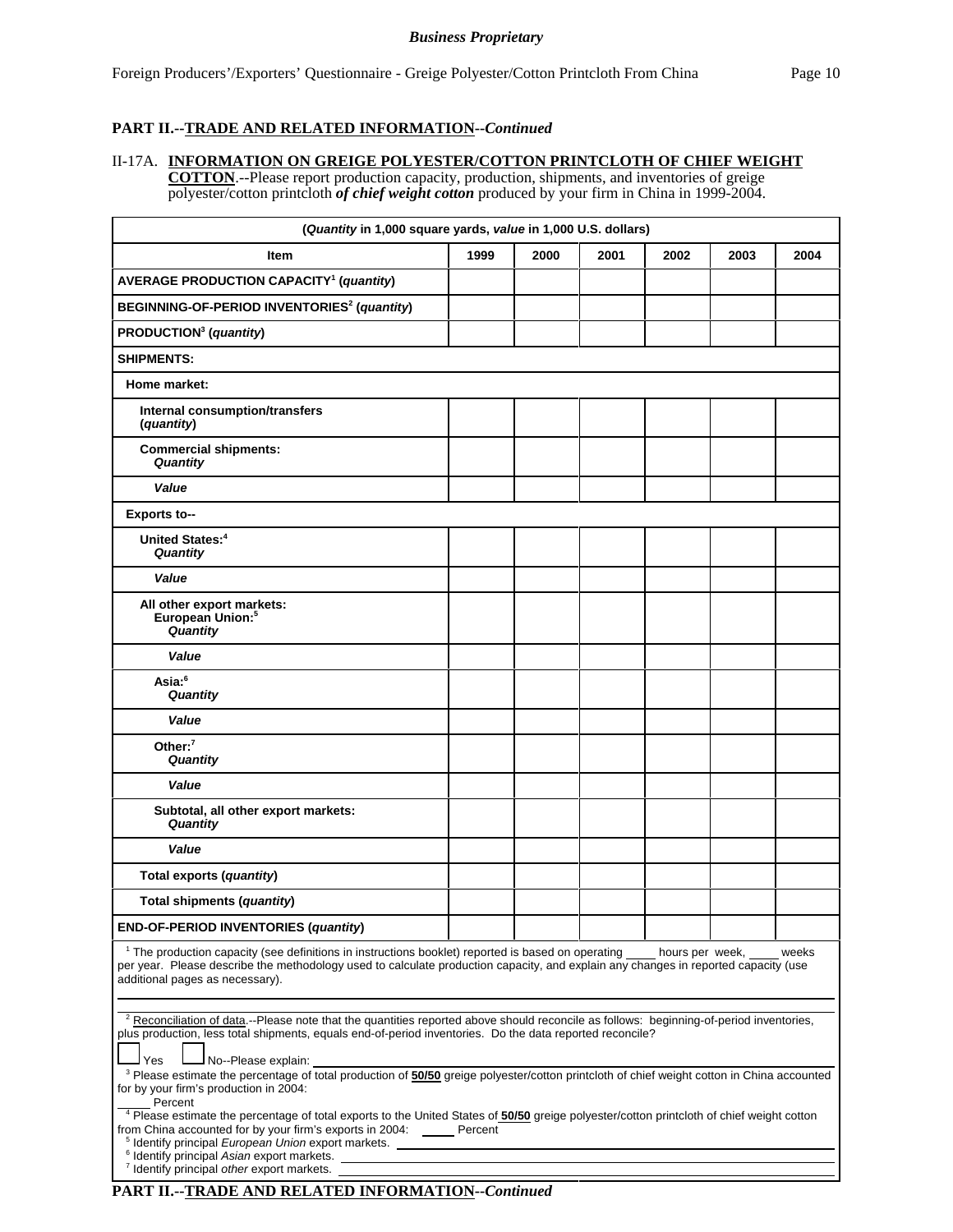### II-17B. **INFORMATION ON 50/50 GREIGE POLYESTER/COTTON PRINTCLOTH**.--Please report

production capacity, production, shipments, and inventories of **50/50 greige polyester/cotton printcloth**  produced by your firm in China in 1999-2004.

| (Quantity in 1,000 square yards, value in 1,000 U.S. dollars)                                                                                                                                                                                                                                                                                                                   |      |      |      |      |      |       |  |
|---------------------------------------------------------------------------------------------------------------------------------------------------------------------------------------------------------------------------------------------------------------------------------------------------------------------------------------------------------------------------------|------|------|------|------|------|-------|--|
| Item                                                                                                                                                                                                                                                                                                                                                                            | 1999 | 2000 | 2001 | 2002 | 2003 | 2004  |  |
| <b>AVERAGE PRODUCTION CAPACITY<sup>1</sup> (quantity)</b>                                                                                                                                                                                                                                                                                                                       |      |      |      |      |      |       |  |
| BEGINNING-OF-PERIOD INVENTORIES <sup>2</sup> (quantity)                                                                                                                                                                                                                                                                                                                         |      |      |      |      |      |       |  |
| PRODUCTION <sup>3</sup> (quantity)                                                                                                                                                                                                                                                                                                                                              |      |      |      |      |      |       |  |
| <b>SHIPMENTS:</b>                                                                                                                                                                                                                                                                                                                                                               |      |      |      |      |      |       |  |
| Home market:                                                                                                                                                                                                                                                                                                                                                                    |      |      |      |      |      |       |  |
| Internal consumption/transfers<br>(quantity)                                                                                                                                                                                                                                                                                                                                    |      |      |      |      |      |       |  |
| <b>Commercial shipments:</b><br>Quantity                                                                                                                                                                                                                                                                                                                                        |      |      |      |      |      |       |  |
| Value                                                                                                                                                                                                                                                                                                                                                                           |      |      |      |      |      |       |  |
| <b>Exports to--</b>                                                                                                                                                                                                                                                                                                                                                             |      |      |      |      |      |       |  |
| <b>United States:</b> <sup>4</sup><br>Quantity                                                                                                                                                                                                                                                                                                                                  |      |      |      |      |      |       |  |
| Value                                                                                                                                                                                                                                                                                                                                                                           |      |      |      |      |      |       |  |
| All other export markets:<br>European Union: <sup>5</sup><br>Quantity                                                                                                                                                                                                                                                                                                           |      |      |      |      |      |       |  |
| Value                                                                                                                                                                                                                                                                                                                                                                           |      |      |      |      |      |       |  |
| Asia: <sup>6</sup><br>Quantity                                                                                                                                                                                                                                                                                                                                                  |      |      |      |      |      |       |  |
| Value                                                                                                                                                                                                                                                                                                                                                                           |      |      |      |      |      |       |  |
| Other: $7$<br>Quantity                                                                                                                                                                                                                                                                                                                                                          |      |      |      |      |      |       |  |
| Value                                                                                                                                                                                                                                                                                                                                                                           |      |      |      |      |      |       |  |
| Subtotal, all other export markets:<br>Quantity                                                                                                                                                                                                                                                                                                                                 |      |      |      |      |      |       |  |
| Value                                                                                                                                                                                                                                                                                                                                                                           |      |      |      |      |      |       |  |
| Total exports (quantity)                                                                                                                                                                                                                                                                                                                                                        |      |      |      |      |      |       |  |
| Total shipments (quantity)                                                                                                                                                                                                                                                                                                                                                      |      |      |      |      |      |       |  |
| END-OF-PERIOD INVENTORIES (quantity)                                                                                                                                                                                                                                                                                                                                            |      |      |      |      |      |       |  |
| <sup>1</sup> The production capacity (see definitions in instructions booklet) reported is based on operating ____ hours per week, ____<br>per year. Please describe the methodology used to calculate production capacity, and explain any changes in reported capacity (use<br>additional pages as necessary).                                                                |      |      |      |      |      | weeks |  |
| <sup>2</sup> Reconciliation of data.--Please note that the quantities reported above should reconcile as follows: beginning-of-period inventories,<br>plus production, less total shipments, equals end-of-period inventories. Do the data reported reconcile?<br>Yes<br>No--Please explain:                                                                                    |      |      |      |      |      |       |  |
| <sup>3</sup> Please estimate the percentage of total production of greige polyester/cotton printcloth in China accounted for by your firm's production<br>in 2004:<br>Percent<br><sup>4</sup> Please estimate the percentage of total exports to the United States of greige polyester/cotton printcloth from China accounted for by<br>your firm's exports in 2003:<br>Percent |      |      |      |      |      |       |  |
| <sup>5</sup> Identify principal <i>European Union</i> export markets.<br><sup>6</sup> Identify principal Asian export markets.                                                                                                                                                                                                                                                  |      |      |      |      |      |       |  |
| <sup>7</sup> Identify principal other export markets.                                                                                                                                                                                                                                                                                                                           |      |      |      |      |      |       |  |

**PART III.--MARKET FACTORS**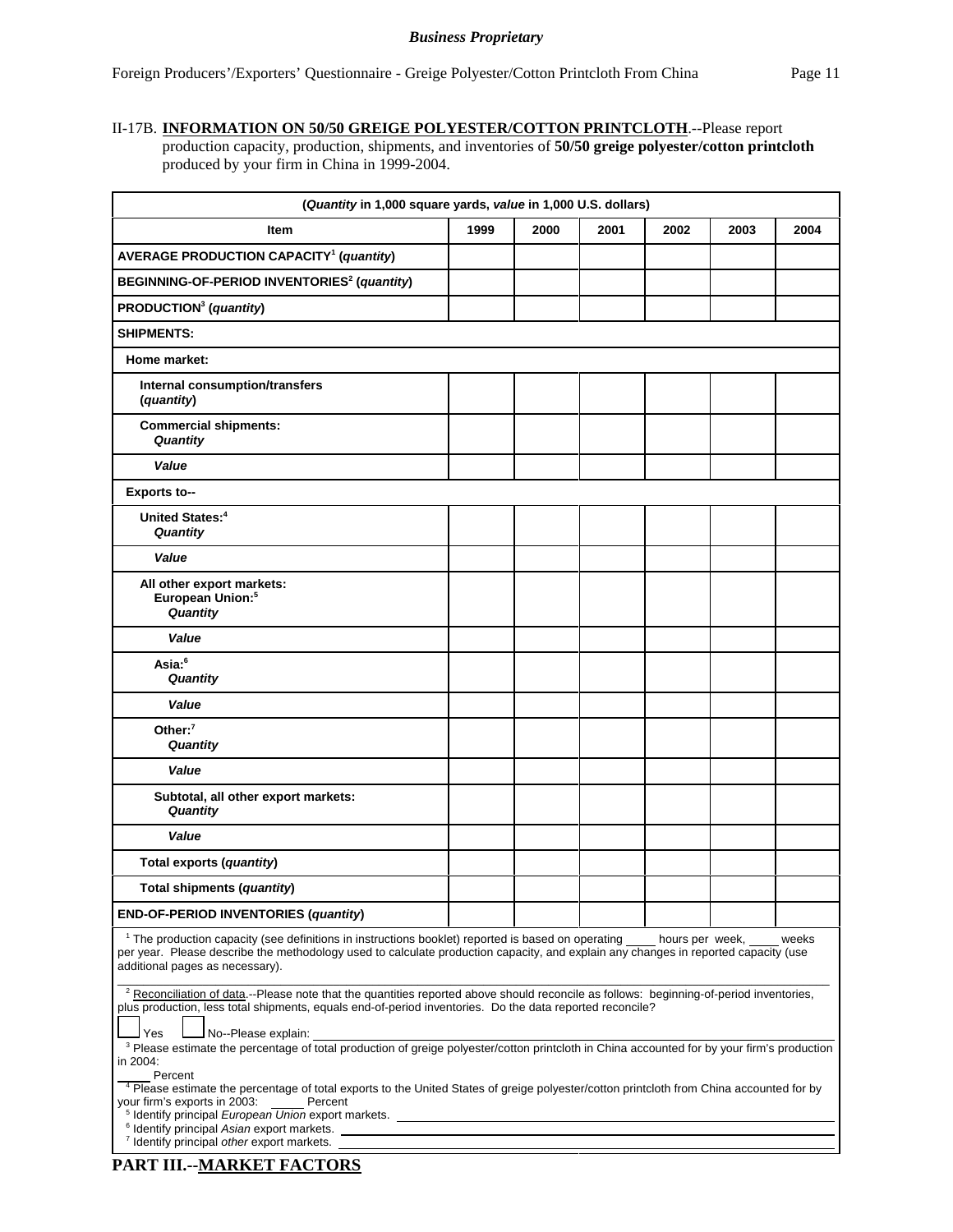**For questions on "greige polyester/cotton printcloth," if your answer to any question would differ between (1) 50/50 greige polyester/cotton printcloth and (2) greige polyester/cotton printcloth of chief weight cotton, please provide separate answers for those products.**

III-1. Approximately what share of your firm's sales of greige polyester/cotton printcloth to U.S. customers in 2004 were on a (1) long-term contract basis (multiple deliveries for more than 12 months), (2) short-term contract basis (multiple deliveries up to 12 months), and (3) spot sales basis (for a single delivery)?

| <b>Type of sale</b>  | Share of sales (percent) |
|----------------------|--------------------------|
| Long-term contracts  |                          |
| Short-term contracts |                          |
| Spot sales           |                          |

- III-2. If you sell on a long-term contract basis, please answer the following questions with respect to provisions of a typical long-term contract.
	- (a) What is the average duration of a contract?
	- (b) Can prices be renegotiated during the contract period?
	- (c) Does the contract fix quantity, price, or both?
	- (d) Does the contract have a meet or release provision?
- III-3. If you sell on a short-term contract basis, please answer the following questions with respect to provisions of a typical short-term contract.
	- (a) What is the average duration of a contract?
	- (b) Can prices be renegotiated during the contract period?
	- (c) Does the contract fix quantity, price, or both?
	- (d) Does the contract have a meet or release provision?
- III-4. What is the average lead time between a U.S. customer's order and the date of delivery for your firm's sales of greige polyester/cotton printcloth?

| <b>Source</b>     | <b>Share of 2004 sales</b> | <b>Lead time</b> |
|-------------------|----------------------------|------------------|
| From inventory    |                            |                  |
| Produced to order |                            |                  |
| <b>Total</b>      | 100%                       |                  |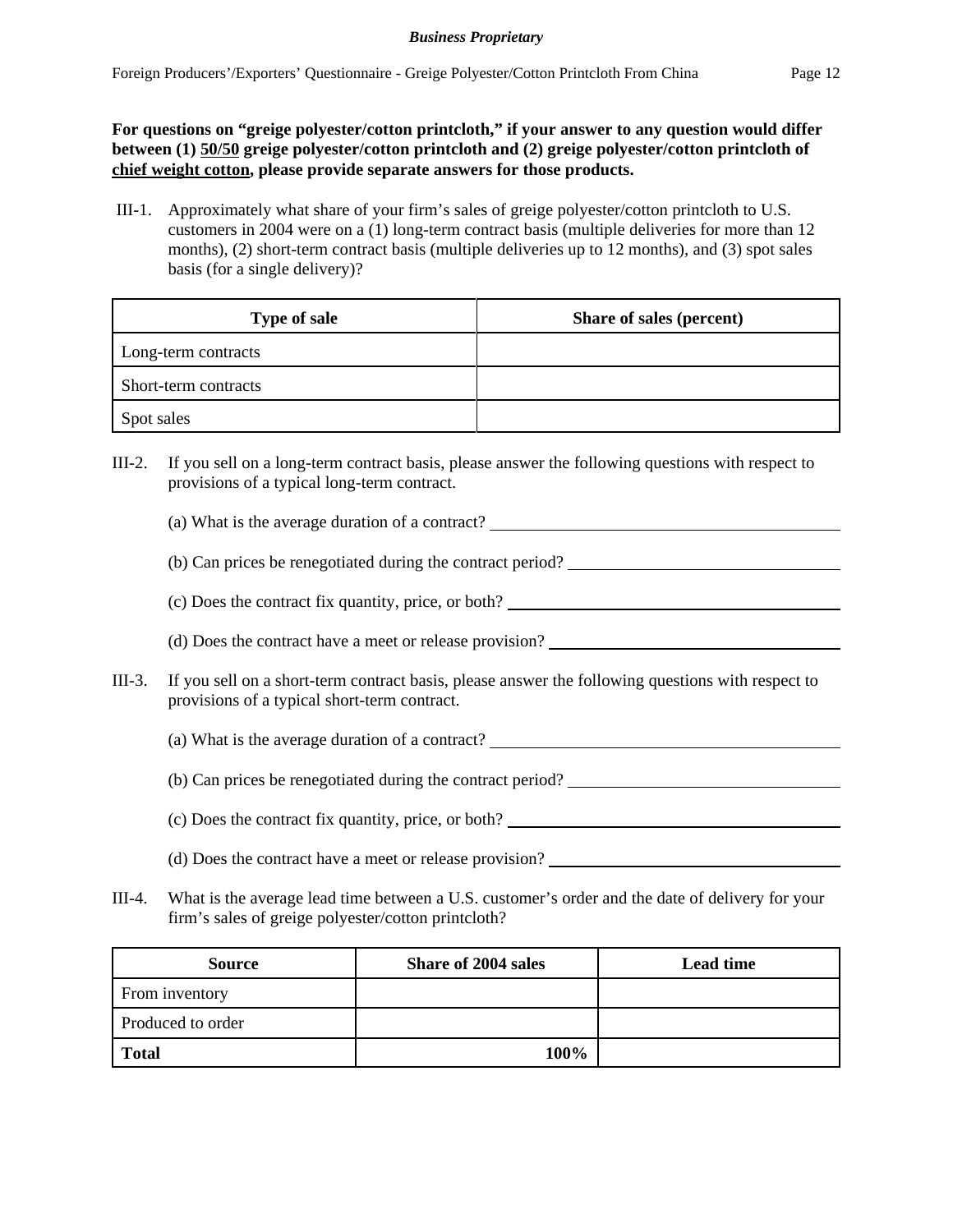#### **PART III.--MARKET FACTORS–***Continued*

**For questions on "greige polyester/cotton printcloth," if your answer to any question would differ between (1) 50/50 greige polyester/cotton printcloth and (2) greige polyester/cotton printcloth of chief weight cotton, please provide separate answers for those products.**

III-5. To what extent have changes in the prices of raw materials affected your firm's selling prices for greige polyester/cotton printcloth during January 1999-December 2004? Also discuss any anticipated changes in your raw material costs in the future, identifying the time period(s) involved and the factor(s) that you believe would be responsible for such changes. Provide any underlying assumptions, along with relevant portions of business plans or other supporting documentation, that address this issue.

| III-6.   | Have any changes occurred in any other factors affecting supply (e.g., changes in availability or<br>prices of energy or labor; transportation conditions; production capacity and/or methods of<br>production; technology; export markets; or alternative production opportunities) that affected the<br>availability of Chinese-produced greige polyester/cotton printcloth in the U.S. market since 1983? |
|----------|--------------------------------------------------------------------------------------------------------------------------------------------------------------------------------------------------------------------------------------------------------------------------------------------------------------------------------------------------------------------------------------------------------------|
|          | $\Box$ Yes--Please note the time period(s) of any such changes, the factors(s)<br>No<br>involved, and the impact such changes had on your shipment volumes and prices.                                                                                                                                                                                                                                       |
| $III-7.$ | (a) Do you anticipate any changes in terms of the availability of Chinese-produced greige                                                                                                                                                                                                                                                                                                                    |
|          | polyester/cotton printcloth in the U.S. market in the future?                                                                                                                                                                                                                                                                                                                                                |
|          | $\Box$ No Change<br>Increase<br>Decrease<br>(b) If you anticipate changes in supply, please identify the changes including the time period and                                                                                                                                                                                                                                                               |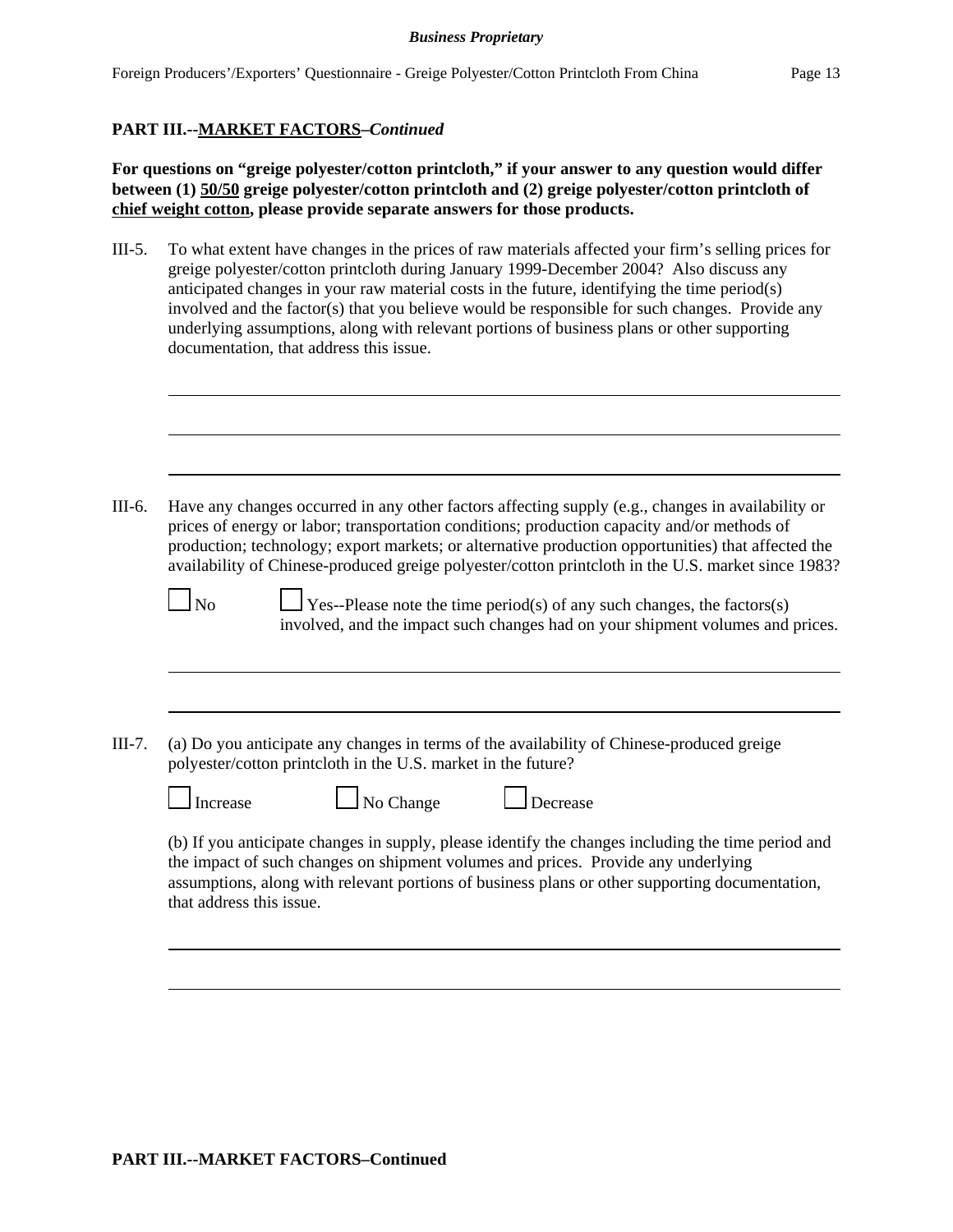**For questions on "greige polyester/cotton printcloth," if your answer to any question would differ between (1) 50/50 greige polyester/cotton printcloth and (2) greige polyester/cotton printcloth of chief weight cotton, please provide separate answers for those products.**

III-8. Describe how easily your firm can shift its sales of greige polyester/cotton printcloth between the U.S. market and alternative country markets. In your discussion, please describe any contracts, other sales arrangements, or other constraints (including any third-country trade barriers such as tariffs, quotas, or other non-tariff barriers) that would prevent or retard your firm from shifting greige polyester/cotton printcloth between the U.S. and alternative country markets within a 12 month period. Provide any underlying assumptions, along with relevant portions of business plans or other supporting documentation, that address this issue.

```
III-9. Is the product range, product mix, or marketing of greige polyester/cotton printcloth in your home
market significantly different from the product range, product mix, or marketing of greige
polyester/cotton printcloth for export to the United States or to third-country markets? Have
there been any significant changes in the product range, product mix, or marketing of greige
polyester/cotton printcloth in your home market, for export to the United States, or for export to
third-country markets since 1983?
```
 $\Box$  No  $\Box$  Yes--Please describe and quantify if possible.

III-10. Please discuss any anticipated changes in terms of product range, product mix, or marketing of greige polyester/cotton printcloth in your home market, for export to the United States, or for export to third-country markets in the future, identifying the time period(s) involved and the factor(s) that you believe would be responsible for such changes. Provide any underlying assumptions, along with relevant portions of business plans or other supporting documentation, that address this issue.

#### **PART III.--MARKET FACTORS–Continued**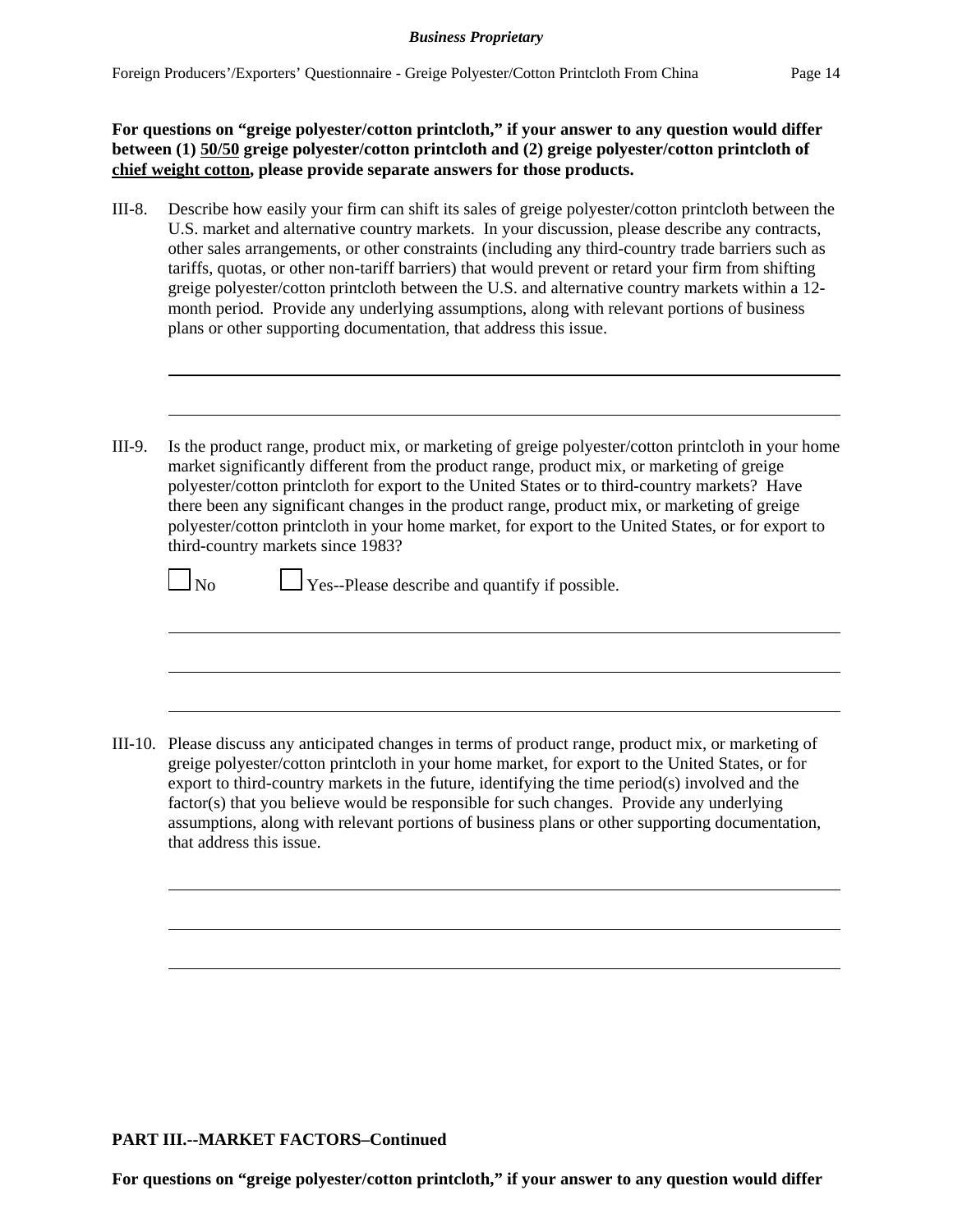## **between (1) 50/50 greige polyester/cotton printcloth and (2) greige polyester/cotton printcloth of chief weight cotton, please provide separate answers for those products.**

III-11. (a) Please list in order of importance any products that may be substituted for greige polyester/cotton printcloth.

|--|--|

(b) For each possible substitute product, please give examples of applications and end uses for which they are substitutes.

| (c) Have changes in the prices of these products affected the price for greige polyester/cotton |  |  |  |  |  |  |
|-------------------------------------------------------------------------------------------------|--|--|--|--|--|--|
| printcloth?                                                                                     |  |  |  |  |  |  |

 $\Box$  No  $\Box$  Yes–To what degree do changes in their prices affect the price for greige polyester/cotton printcloth? Does this effect have a time lag? If so, how long is the time lag for each substitute product? Does this vary by type of greige polyester/cotton printcloth or final end use?

III-12. Have there been any changes in the number or types of products that can be substituted for greige polyester/cotton printcloth since 1983?

| ۰,<br>× |
|---------|
|---------|

 $\perp$  Yes--Please explain.

III-13. Do you anticipate any changes in terms of the substitutability of other products for greige polyester/cotton printcloth in the future?

| N <sub>o</sub> | Yes--Please describe. Provide any underlying assumptions, along with                               |
|----------------|----------------------------------------------------------------------------------------------------|
|                | relevant portions of business plans or other supporting documentation, that<br>address this issue. |

### **PART III.--MARKET FACTORS–Continued**

**For questions on "greige polyester/cotton printcloth," if your answer to any question would differ**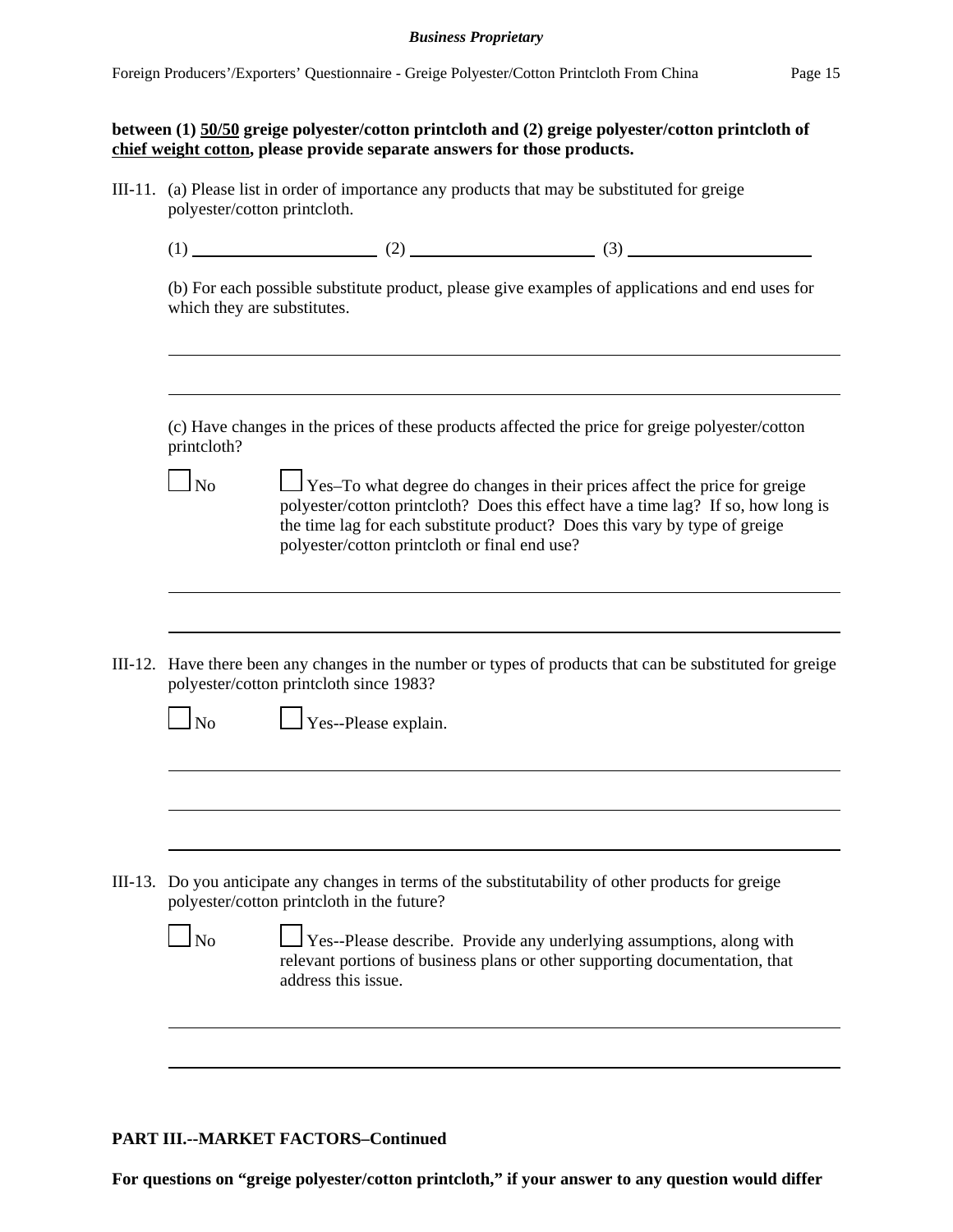### **between (1) 50/50 greige polyester/cotton printcloth and (2) greige polyester/cotton printcloth of chief weight cotton, please provide separate answers for those products.**

| III-14. Is the greige polyester/cotton printcloth produced by your firm and sold in its home market<br>interchangeable (i.e., can be used in the same applications) with your firm's greige<br>polyester/cotton printcloth sold to the United States and/or to third-country markets? |  |  |  |
|---------------------------------------------------------------------------------------------------------------------------------------------------------------------------------------------------------------------------------------------------------------------------------------|--|--|--|
| $\mathbf{\perp}$ Yes<br>$\log$ No--Identify the market(s) and any differences in the products.                                                                                                                                                                                        |  |  |  |
|                                                                                                                                                                                                                                                                                       |  |  |  |
|                                                                                                                                                                                                                                                                                       |  |  |  |
| III-15. Describe the end uses of the greige polyester/cotton printcloth that you manufacture and sell to<br>your home market. If these end uses differ from those of the greige polyester/cotton printcloth<br>you sell to the U.S. market or to third-country markets, explain.      |  |  |  |
|                                                                                                                                                                                                                                                                                       |  |  |  |
|                                                                                                                                                                                                                                                                                       |  |  |  |
| III-16. Have there been any changes in the end uses of greige polyester/cotton printcloth since 1983?                                                                                                                                                                                 |  |  |  |
| Yes--Please describe.<br>$\overline{\text{No}}$                                                                                                                                                                                                                                       |  |  |  |
|                                                                                                                                                                                                                                                                                       |  |  |  |
| III-17. Do you anticipate any changes in terms of the end uses of greige polyester/cotton printcloth in the<br>future?                                                                                                                                                                |  |  |  |
| $\Box$ No<br>$\Box$ Yes--Please describe and identify the time period. Provide any<br>underlying assumptions, along with relevant portions of business plans or other<br>supporting documentation, that address this issue.                                                           |  |  |  |
|                                                                                                                                                                                                                                                                                       |  |  |  |
|                                                                                                                                                                                                                                                                                       |  |  |  |

### **PART III.--MARKET FACTORS–Continued**

**For questions on "greige polyester/cotton printcloth," if your answer to any question would differ between (1) 50/50 greige polyester/cotton printcloth and (2) greige polyester/cotton printcloth of**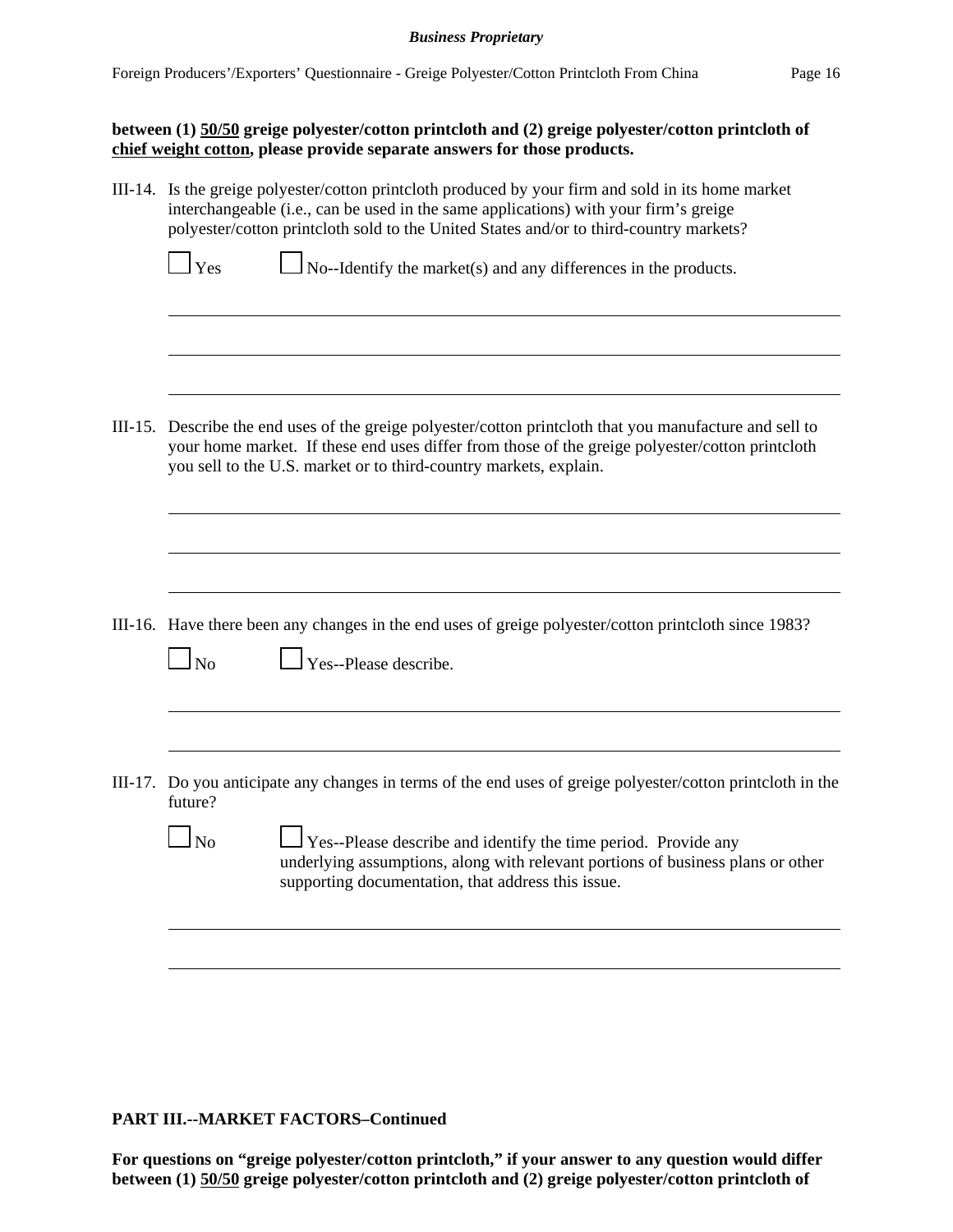III-18. How has demand within your home market and the United States (and outside the United States,

### **chief weight cotton, please provide separate answers for those products.**

| if known) for greige polyester/cotton printcloth changed since 1983?                                                                                                                                                                                 |  |  |  |  |  |
|------------------------------------------------------------------------------------------------------------------------------------------------------------------------------------------------------------------------------------------------------|--|--|--|--|--|
| Unchanged<br>Increased<br>Decreased                                                                                                                                                                                                                  |  |  |  |  |  |
| Other (describe)                                                                                                                                                                                                                                     |  |  |  |  |  |
| What were the principal factors affecting changes in demand?                                                                                                                                                                                         |  |  |  |  |  |
|                                                                                                                                                                                                                                                      |  |  |  |  |  |
| III-19. Do you anticipate any future changes in greige polyester/cotton printcloth demand in your home<br>market and the United States and, if known, the rest of the world?                                                                         |  |  |  |  |  |
| $\Box$ No<br>Yes--Please describe and identify the time period. Provide any<br>underlying assumptions, along with relevant portions of business plans or other<br>supporting documentation, that address this issue.                                 |  |  |  |  |  |
|                                                                                                                                                                                                                                                      |  |  |  |  |  |
|                                                                                                                                                                                                                                                      |  |  |  |  |  |
|                                                                                                                                                                                                                                                      |  |  |  |  |  |
| III-20. Please compare market prices of greige polyester/cotton printcloth in your home market, the<br>United States, and third-country markets, if known. Provide specific information as to time<br>periods and regions for any price comparisons. |  |  |  |  |  |
|                                                                                                                                                                                                                                                      |  |  |  |  |  |
|                                                                                                                                                                                                                                                      |  |  |  |  |  |
| III-21. Describe briefly your home market for greige polyester/cotton printcloth, including the number                                                                                                                                               |  |  |  |  |  |

### **PART III.--MARKET FACTORS–Continued**

of, and competition between, producers.

**For questions on "greige polyester/cotton printcloth," if your answer to any question would differ between (1) 50/50 greige polyester/cotton printcloth and (2) greige polyester/cotton printcloth of chief weight cotton, please provide separate answers for those products.**